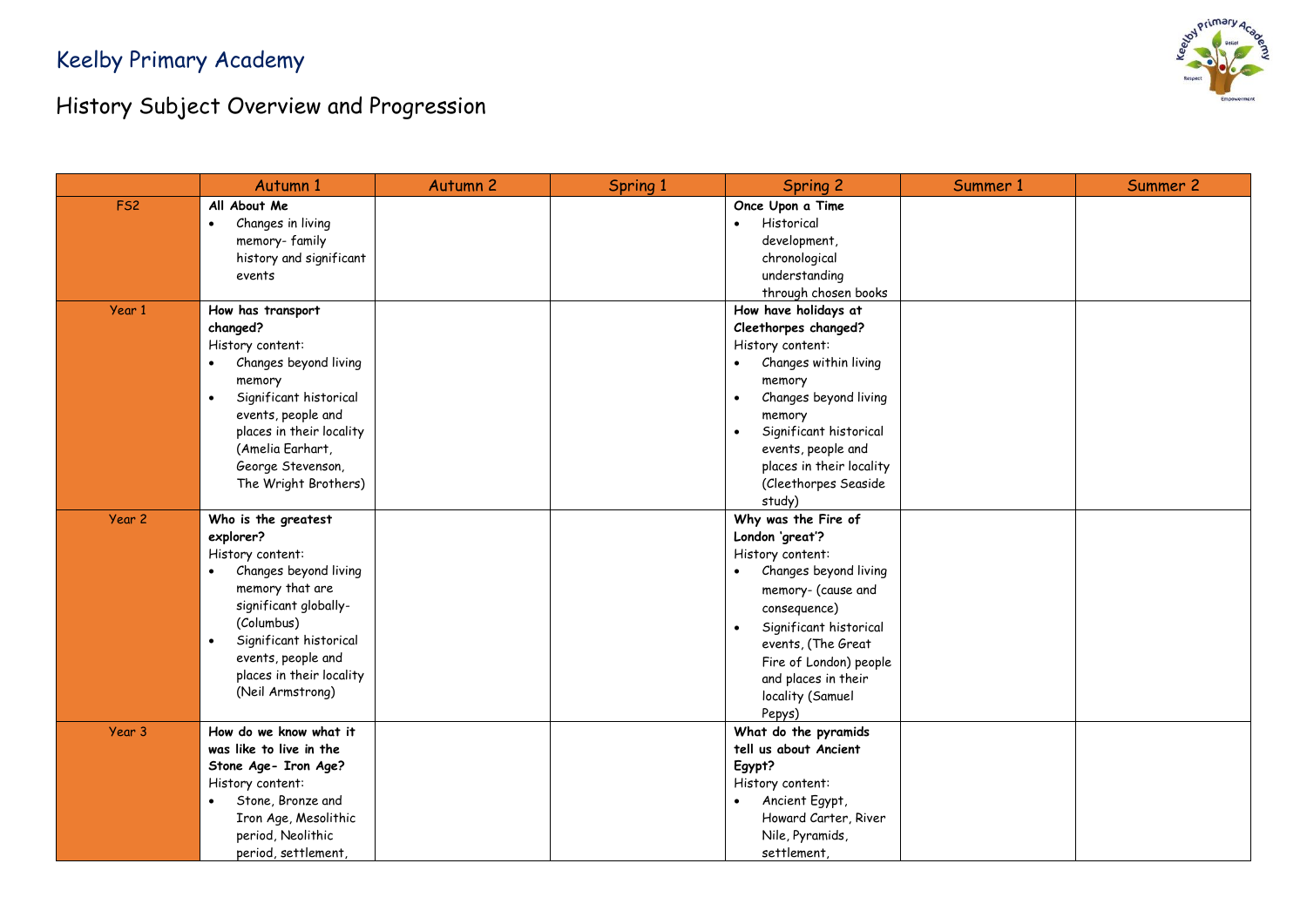

|        | society, location,<br>trade                                                                                                                                                                                                                                                      |  | Tutankhamun, society,<br>location                                                                                                                                                                                                       |  |
|--------|----------------------------------------------------------------------------------------------------------------------------------------------------------------------------------------------------------------------------------------------------------------------------------|--|-----------------------------------------------------------------------------------------------------------------------------------------------------------------------------------------------------------------------------------------|--|
| Year 4 | What did the Romans do<br>for us?<br>History Content:<br>Roman invasion of<br>$\bullet$<br>Britain, Hadrian's wall,<br>Julius Caesar, trade,<br>society, legacy                                                                                                                  |  | What elements of<br>Ancient Greek civilization<br>are we still using today?<br>History Content:<br>Overview of ancient<br>Greece, contributions<br>still felt today-<br>democracy, Olympics,<br>buildings, medicine,<br>society, legacy |  |
| Year 5 | How do we know what it<br>was like to live an Anglo-<br>Saxon Life?<br>History Content:<br>• Anglo-Saxon invasion,<br>settlement, kingdoms,<br>culture, Christianity,<br>Vikings                                                                                                 |  | What is the lasting<br>legacy of the Mayan<br><b>Civilisation?</b><br>History Content:<br>Overview of Mayan<br>$\bullet$<br>civilization, trade,<br>economy, art, culture,<br>religious beliefs,<br>legacy                              |  |
| Year 6 | How did Britain Change<br>as a result of WWII?<br>History Content:<br>Aspect of history<br>$\bullet$<br>beyond 1066 (World<br>War II), changes in<br>society, cause and<br>consequence,<br>significant people and<br>events. (Adolf Hitler,<br>Anne Frank, Winston<br>Churchill) |  | How did Grimsby become<br>'Great Grimsby?'<br>History Content:<br>Industry, transport<br>$\bullet$<br>links, history of local<br>fishing industry,<br>trade, society, change<br>over time, impact                                       |  |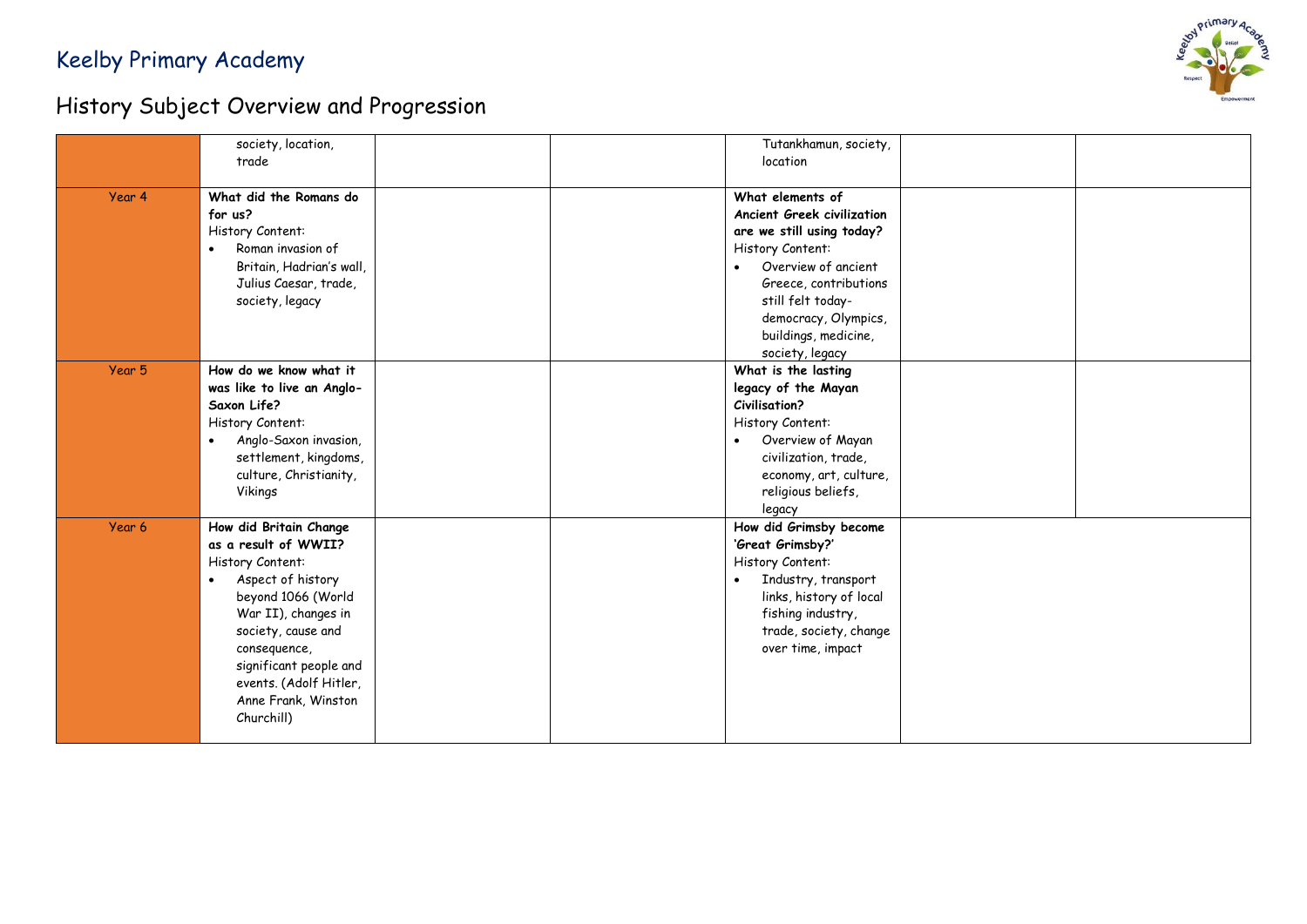

|                             | <b>EYFS</b>                                                                                                                                                                                                                                                                                                                                                                                                                                                                                                                                                                                                                                  | KS <sub>1</sub>                                                                                                                                                                                                                                                                                                                                                                                                                                                                                                                                                                                                                                                                                 | LKS <sub>2</sub>                                                                                                                                                                                                                                                                                                                                                                                                                                                                                                                                                                                                                                                                                                                     | UKS <sub>2</sub>                                                                                                                                                                                                                                                                                                                                                                                                                                                                                                                                                         |
|-----------------------------|----------------------------------------------------------------------------------------------------------------------------------------------------------------------------------------------------------------------------------------------------------------------------------------------------------------------------------------------------------------------------------------------------------------------------------------------------------------------------------------------------------------------------------------------------------------------------------------------------------------------------------------------|-------------------------------------------------------------------------------------------------------------------------------------------------------------------------------------------------------------------------------------------------------------------------------------------------------------------------------------------------------------------------------------------------------------------------------------------------------------------------------------------------------------------------------------------------------------------------------------------------------------------------------------------------------------------------------------------------|--------------------------------------------------------------------------------------------------------------------------------------------------------------------------------------------------------------------------------------------------------------------------------------------------------------------------------------------------------------------------------------------------------------------------------------------------------------------------------------------------------------------------------------------------------------------------------------------------------------------------------------------------------------------------------------------------------------------------------------|--------------------------------------------------------------------------------------------------------------------------------------------------------------------------------------------------------------------------------------------------------------------------------------------------------------------------------------------------------------------------------------------------------------------------------------------------------------------------------------------------------------------------------------------------------------------------|
| Study<br>৳<br><b>Areas</b>  | Children are taught about:<br>That there is such a thing as the past -<br>$\bullet$<br>things have not always been as they are<br>now.<br>Significant people and events from the past<br>$\bullet$<br>Stories from the past and links to past and<br>$\bullet$<br>present in own lives                                                                                                                                                                                                                                                                                                                                                       | Children are taught about:<br>Changes within living memory (transport,<br>$\bullet$<br>seaside)<br>Events beyond living memory that are<br>significant nationally or globally (the first<br>moon landing, first solo flight across the<br>Atlantic, Great fire of London)<br>The lives of significant individuals in the<br>past who have contributed to national and<br>international achievements (Neil Armstrong,<br>Amelia Earhart<br>Significant historical events, people and<br>places in their own locality. (Christopher<br>Columbus)                                                                                                                                                  | Children are taught about:<br>Changes in Britain from the Stone Age to<br>the Iron Age (Neolithic hunter-gatherers<br>Achievements of earliest civilizations- in<br>depth study of Ancient Egypt and in-depth<br>study of ancient Greece, achievements and<br>influences on the western world<br>The Roman Empire and its impact on<br><b>Britain</b>                                                                                                                                                                                                                                                                                                                                                                                | Children are taught about:<br>Anglo Saxon settlement in Britain<br>$\bullet$<br>The Viking and Anglo-Saxon struggle for<br>the Kingdom of England<br>Achievements of earliest Ancient<br>civilizations- legacy of the Mayans<br>A local history study- Grimsby Fishing<br>industry rise and fall, impact on the town.<br>A study of an aspect of history that extends<br>pupils knowledge beyond 1066- Cause and<br>consequence of WWII                                                                                                                                  |
| Chronological Understanding | Pupils become aware of the past, using basic<br>words and phrases relating to the passing of<br>time. They know some people and events<br>happened in the past.<br>Children can:<br>Use everyday language related to time<br>$\bullet$<br>(then and now)<br>Order and sequence familiar events<br>$\bullet$<br>Describe main story settings, events and<br>principal characters<br>Begin to make sense of own life- family<br>history- talk about past and present events<br>in their own lives and the lives of family<br>members<br>Begin to describe sequence of events, real<br>or fictional, using words such as first,<br>then $\dots$ | Pupils should develop an awareness of the past,<br>using common words and phrases relating to the<br>passing of time. They should know where the<br>people and events they study fit in with the<br>chronological framework.<br>Children can:<br>Sequence artefacts and events that are<br>$\bullet$<br>close together in time<br>Order dates from the earliest to the latest on<br>$\bullet$<br>simple timelines<br>Sequence pictures from different periods;<br>$\bullet$<br>describe memories and changes that have<br>happened in their own lives<br>Use words and phrases such as old, new,<br>earliest, latest, past present, future, modern,<br>before after to show the passing of time | Pupils should continue to develop a<br>chronologically secure knowledge and<br>understanding of British, local and world history,<br>establishing clear narratives within and across<br>the periods they study.<br>Children can:<br>Sequence several events, artefacts or<br>historical figures on a timeline using dates,<br>including those that are sometimes further<br>apart, and terms related to the unit being<br>studied and passing of time;<br>Understand that a timeline can divided into<br>BC (Before Christ) and AD (Anno Domini)<br>Begin to develop a chronologically secure<br>knowledge of history<br>Establish clear narratives within periods<br>studied<br>Note connections, contrasts and trends<br>over time | Pupils should continue to develop a<br>chronologically secure knowledge and<br>understanding of British, local and world history,<br>establishing clear narratives within and across<br>the periods they study.<br>Children can:<br>Order an increasing number of significant<br>events, movements and dates on a timeline<br>Accurately use dates and terms to describe<br>historical events<br>Understand and describe in some detail the<br>main changes to an aspect in a period in<br>history<br>Continue to develop chronologically secure<br>knowledge of history |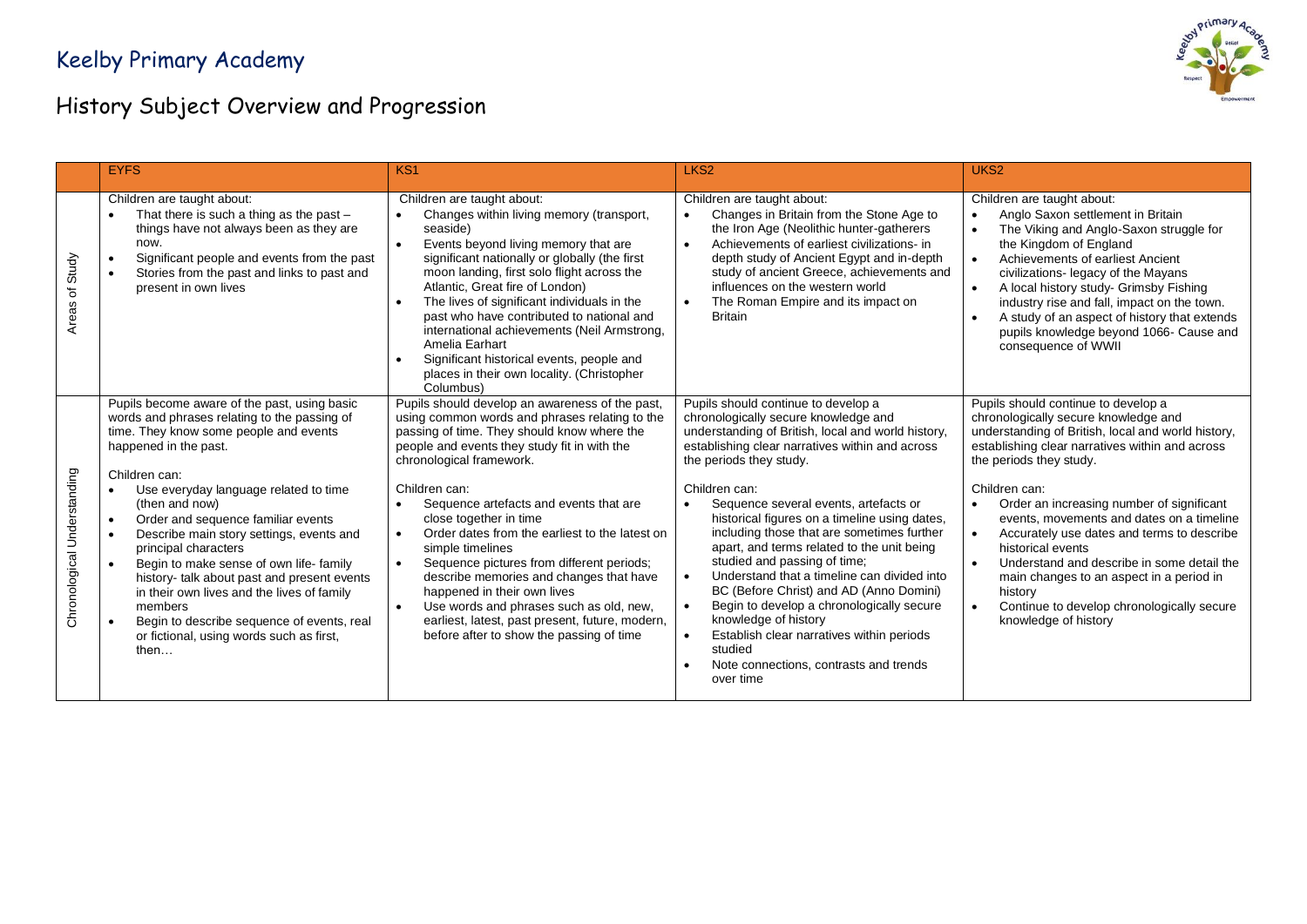

| Historical Interpretation |                                                                                                                                                                                                                                                                                                                                                                                                                     | Children should understand some of the ways in<br>which we find out about the past and identify<br>different ways in which it is represented.<br>Children can:<br>Start to compare two versions of a past<br>$\bullet$<br>event<br>Observe, use pictures, photographs and<br>$\bullet$<br>artefacts to find out about the past<br>Start to use stories or accounts to<br>$\bullet$<br>distinguish between fact and fiction<br>Explain that there are different types of<br>evidence and sources that can be used to<br>help represent the past | Children should understand how our knowledge<br>of the past is constructed from a range of<br>sources. Children learn how and why historical<br>interpretations are different.<br>Children can:<br>Look at more than two versions of the same<br>event or story in history and identify<br>differences<br>Investigate different accounts of historical<br>events and be able to explain some of the<br>reasons why the accounts may be different                                                                                                                                                                                                                                                                                                                                                                          | Children should understand how our knowledge<br>of the past is constructed from a range of<br>sources. Children learn how and why historical<br>interpretations are different.<br>Children can:<br>Find and analyse a wide range of evidence<br>from the past<br>Use a range of evidence to offer some clear<br>reasons for different interpretations of<br>events, linking this to factual understanding<br>about the past<br>Consider different ways of checking the<br>$\bullet$<br>accuracy of interpretations of the past<br>to understand the difference between<br>primary and secondary sources of evidence<br>and the impact of this on reliability<br>show awareness of the concept of<br>propaganda<br>know that people in the past represent<br>events or ideas in a way that may be to<br>persuade others<br>begin to evaluate the usefulness of different<br>$\bullet$<br>sources. |
|---------------------------|---------------------------------------------------------------------------------------------------------------------------------------------------------------------------------------------------------------------------------------------------------------------------------------------------------------------------------------------------------------------------------------------------------------------|------------------------------------------------------------------------------------------------------------------------------------------------------------------------------------------------------------------------------------------------------------------------------------------------------------------------------------------------------------------------------------------------------------------------------------------------------------------------------------------------------------------------------------------------|---------------------------------------------------------------------------------------------------------------------------------------------------------------------------------------------------------------------------------------------------------------------------------------------------------------------------------------------------------------------------------------------------------------------------------------------------------------------------------------------------------------------------------------------------------------------------------------------------------------------------------------------------------------------------------------------------------------------------------------------------------------------------------------------------------------------------|--------------------------------------------------------------------------------------------------------------------------------------------------------------------------------------------------------------------------------------------------------------------------------------------------------------------------------------------------------------------------------------------------------------------------------------------------------------------------------------------------------------------------------------------------------------------------------------------------------------------------------------------------------------------------------------------------------------------------------------------------------------------------------------------------------------------------------------------------------------------------------------------------|
| Sources and Evidence      | Children begin to ask and answer questions, and<br>have some understanding of key features of<br>events.<br>Children can:<br>Be curious about people and show interest<br>in stories<br>Answer how and why questions in response<br>$\bullet$<br>to stories or events<br>Know that information can be retrieved from<br>$\bullet$<br>books and computers<br>Comment on images of familiar situations in<br>the past | Children should ask and answer questions, using<br>other sources to show that they know and<br>understand key features of events.<br>Children can:<br>Observe or handle evidence to ask simple<br>questions about the past<br>Observe or handle evidence to find answers<br>$\bullet$<br>to simple questions about the past<br>Choose and select evidence and say how it can<br>be used to find out about the past.                                                                                                                            | Pupils should regularly address and sometimes<br>devise historically valid questions about change,<br>cause, similarity and difference, and significance<br>Children should construct informed responses<br>that involve thoughtful selection and organisation<br>of relevant historical information.<br>Children can:<br>Use a range of sources to find out about the<br>$\bullet$<br>past<br>Construct informed responses about one<br>$\bullet$<br>aspect of life or a key event in the past<br>through careful selection and organisation<br>of relevant historical information<br>Gather more detail from sources such as<br>maps to build up a clearer picture of the<br>past<br>Regularly address and sometimes devise<br>own questions to find answers about the<br>past<br>Begin to undertake their own research | Pupils should regularly address and sometimes<br>devise historically valid questions about change,<br>cause, similarity and difference, and significance.<br>Children should construct informed responses<br>that involve thoughtful selection and organisation<br>of relevant historical information.<br>Children can:<br>Recognise when they are using a primary or<br>secondary source of evidence to investigate<br>the past<br>Use a wide range of evidence to collect<br>information about the past such as pictures,<br>artefacts, documents, posters, online<br>materials, historic statues, sculptures and<br>sites.<br>Select relevant sections of information to<br>$\bullet$<br>address historically valid questions and<br>construct detailed, informed responses<br>Investigate their own lines of enquiry by<br>$\bullet$<br>posing historically valid questions to<br>answer.    |